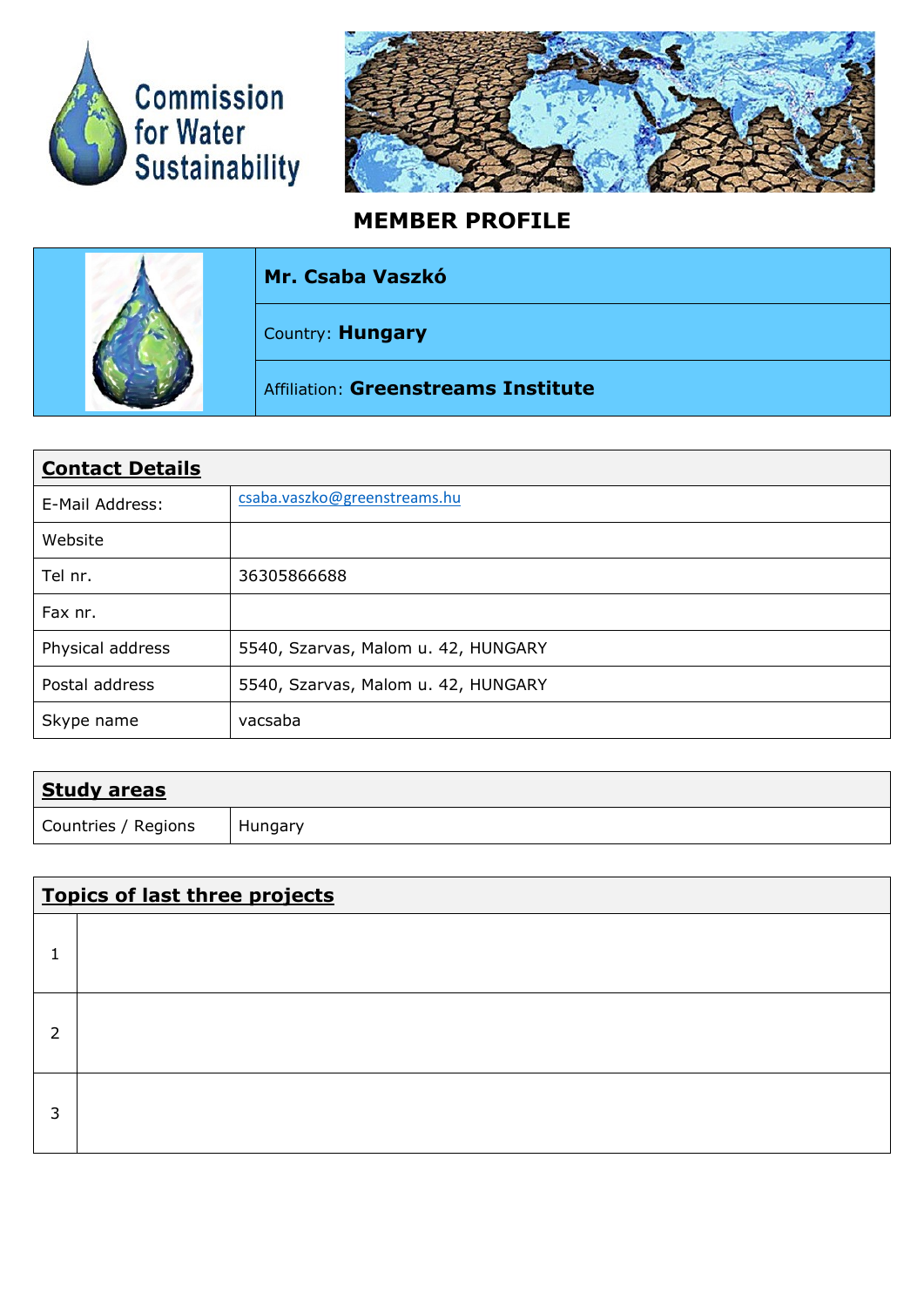|                | <b>Topics of last 10 publications</b>                                                                                 | <b>Publication links</b>                                                                                                                                                           |
|----------------|-----------------------------------------------------------------------------------------------------------------------|------------------------------------------------------------------------------------------------------------------------------------------------------------------------------------|
| $\mathbf{1}$   | CHANGES IN FLOODPLAIN VEGETATION DENSITY AND THE IMPACT<br>OF INVASIVE AMORPHA FRUTICOSA ON FLOOD CONVEYANCE          | https://sciendo.com/pdf/10.2478/j<br>engeo-2018-0008                                                                                                                               |
| $\overline{2}$ | (Mis) management of floodplain vegetation: The effect of invasive<br>species on vegetation roughness and flood levels | https://www.researchgate.net/publ<br>ication/333638055_Mis_manageme<br>nt_of_floodplain_vegetation_The_e<br>ffect_of_invasive_species_on_vege<br>tation_roughness_and_flood_levels |
| 3              | Nature based community energy: conversion of invasive alien shrubs<br>into bioenergy                                  | https://www.ageiweb.it/wp-<br>content/uploads/2019/05/Program<br>ma-Galway_EUGEO_2019.pdf                                                                                          |
| 4              | Partnering Business & Nature to preserve freshwater ecosystems                                                        | https://www.ceeweb.org/wp-<br>content/uploads/2015/05/20-<br>Csaba-Vaszko.pdf                                                                                                      |
| 5              | Advocating for sustainable energy in Central and Eastern Europe                                                       | https://dspace.emu.ee/xmlui/bitstr<br>eam/handle/10492/3755/PANEL_g<br>uidebook_web_nov17.pdf?sequenc<br>e=1&isAllowed=y                                                           |
| 6              | Transition strategies & Governance of transitions                                                                     | https://ec.europa.eu/energy/sites/<br>ener/files/documents/strategies_an<br>d_governance_webinar.pdf                                                                               |
| 7              |                                                                                                                       |                                                                                                                                                                                    |
| 8              |                                                                                                                       |                                                                                                                                                                                    |
| 9              |                                                                                                                       |                                                                                                                                                                                    |
| 10             |                                                                                                                       |                                                                                                                                                                                    |